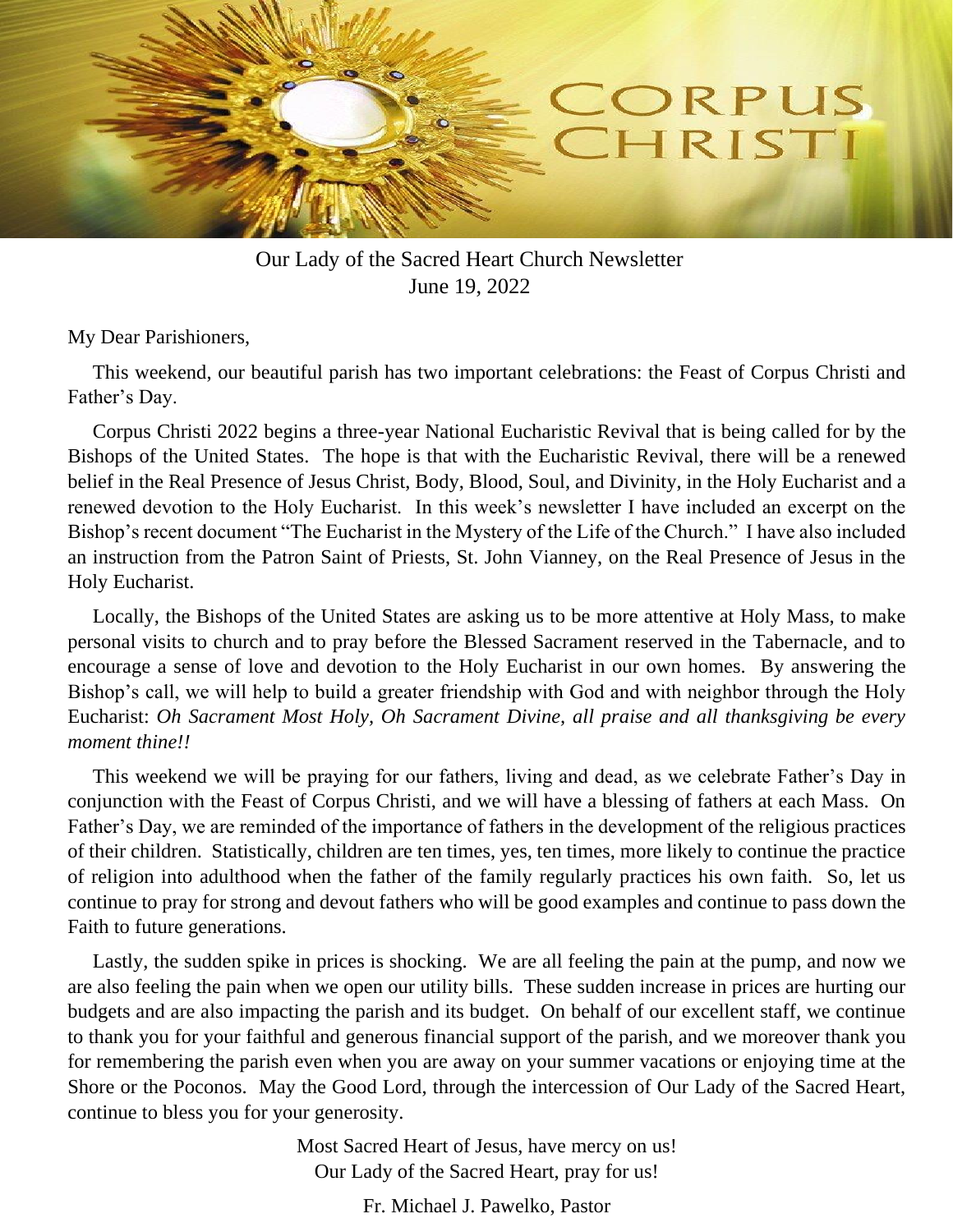

## Excerpt for "the Mystery of the Eucharist in the Life of the Church" United States Conference of Catholic Bishops, 2022

 The lives of the saints and blesseds show us the importance of the Eucharist on our journey as disciples of Jesus. Many testify to the power of the Eucharist in their lives. We see the fruits of Holy Communion in their lives of faith, hope, and charity. It was their intimate union with Jesus in Holy Communion and frequently their prayer before the Blessed Sacrament that nourished and strengthened them in their journey to heaven. They teach us that "growth in Christian life needs the nourishment of Eucharistic Communion, the bread for our pilgrimage until the moment of death, when it will be given to us as viaticum."

 Blessed Carlo Acutis, a young Italian teenager, who died at the age of fifteen and was beatified in 2020, used to say: "The Eucharist is my highway to heaven." Blessed Carlo attained sanctity at such a young age because the Eucharist was at the center of his life. He attended Mass daily and prayed each day before the Blessed Sacrament in adoration. He discovered the joy of friendship with Jesus and brought that joy, the joy of the Gospel, to others. He was an apostle of the Eucharist through the internet. He said: "To always be united with Christ: This is my life's program."

 Likewise, St. José Sánchez del Río, a Mexican teenager who was martyred at the age of fourteen and canonized in 2016, was so filled with love of Christ and his Church that he was willing to give up his life rather than renounce Christ and his Kingship.

 Sánchez del Río was able to receive the Blessed Sacrament when it was smuggled into his cell along with a basket of food. Strengthened by this viaticum, he was able to endure torture and to remain faithful to Christ when his captors told him he must renounce his faith or be executed. He replied to his persecutors: "My faith is not for sale." We encourage all, especially our young people, to learn about the lives of these holy teenagers. In the midst of many distractions in our life, Blessed Carlo and St. José Sánchez del Río teach us to focus on what is more important than anything else.

 There are many people who have been attracted to the Catholic Church and entered the Church because they came to believe in the Real Presence of Christ in the Eucharist. Our first U.S. born saint, Elizabeth Ann Seton, is one of these converts. She was drawn to enter the Catholic Church after she witnessed the devotion of Catholics to the Blessed Sacrament. She wondered about that devotion. God's grace led her to faith in the Real Presence. While still an Episcopalian, she found herself at worship in her church in New York looking out the open window and praying to Jesus in the tabernacle one block away in a Catholic church. On the night after her entrance into the Catholic Church and her First Communion, St. Elizabeth Ann wrote in her journal: "At last GOD IS MINE and I AM HIS." For the rest of her life, her deep faith and pioneering service to the Church in our young nation was nourished by the Holy Eucharist.

 In recent years, increasing numbers of Christians in our country have left their churches and become religiously unaffiliated. We invite Catholics who have left the Church or who no longer practice the faith to come home. We miss you and we love you. We pray that Jesus will draw you back to your Catholic family, his Mystical Body, through his Eucharistic Body. We repeat words attributed to St. Teresa of Calcutta: "Once you understand the Eucharist, you can never leave the Church. Not because the Church won't let you but because your heart won't let you."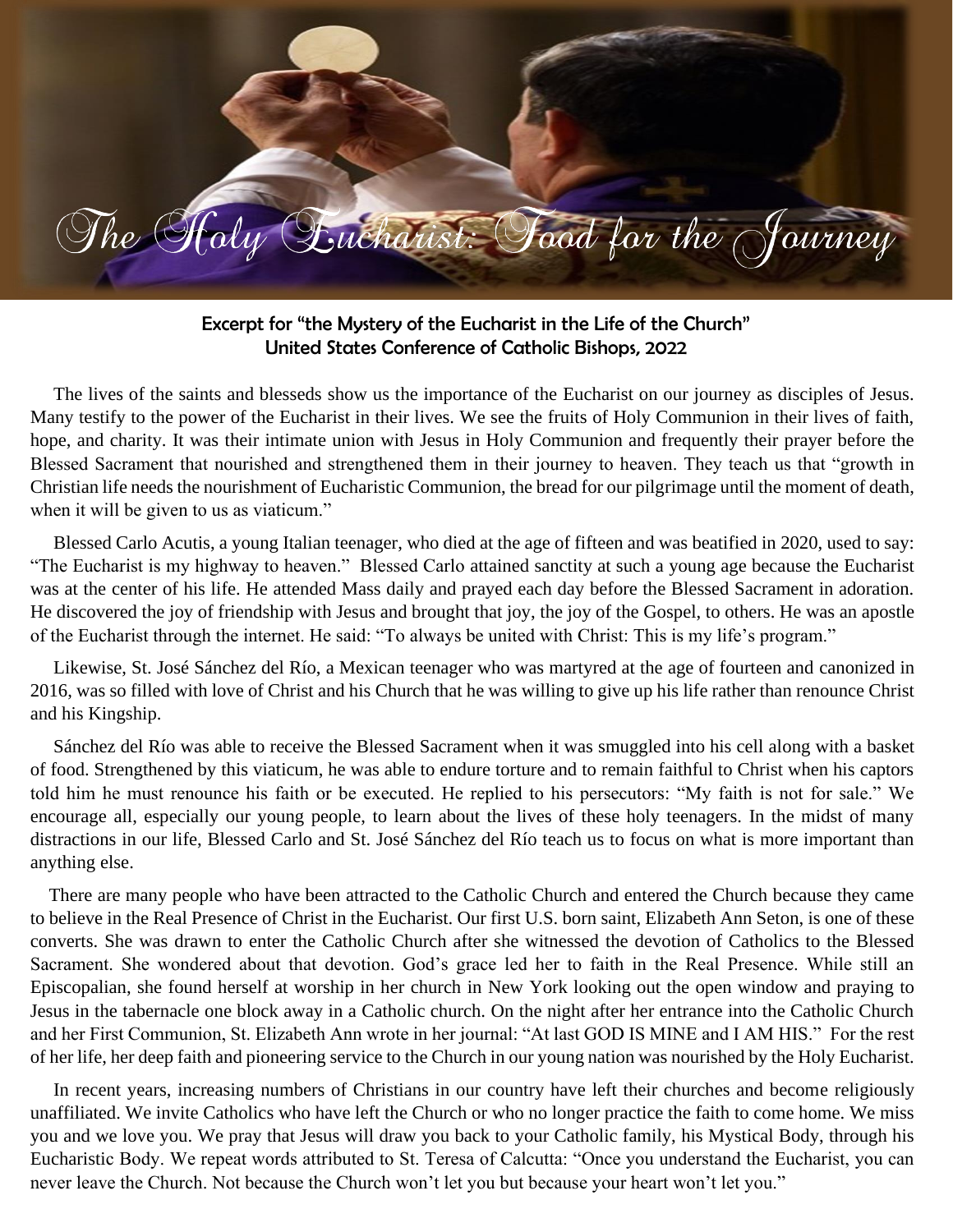## St. John Dianney on<br>the Real Presence of Jesus Christ in the Holy Eucharist

 OUR LORD is hidden there, waiting for us to come and visit Him, and make our request to Him. See how good He is! He accommodates Himself to our weakness. In Heaven, where we shall be glorious and triumphant, we shall see him in all His glory. If He had presented Himself before us in that glory now, we should not have dared to approach Him; but He hides Himself, like a person in a prison, who might say to us, "You do not see me, but that is no matter; ask of me all you wish and I will grant it. "

 He is there in the Sacrament of His love, sighing and interceding incessantly with His Father for sinners. To what outrages does He not expose Himself, that He may remain in the midst of us! He is there to console us; and therefore we ought often to visit Him. How pleasing to Him is the short quarter of an hour that we steal from our occupations, from something of no use, to come and pray to Him, to visit Him, to console Him for all the outrages He receives!

When He sees pure souls coming eagerly to Him, He smiles upon them. They come with that simplicity which pleases Him so much, to ask His pardon for all sinners, for the outrages of so many ungrateful men. What happiness do we not feel in the presence of God, when we find ourselves alone at His feet before the holy tabernacles! "Come, my soul, redouble thy fervour; thou art alone adoring thy God. His eyes rest upon thee alone. " This good Savior is so full of love for us that He seeks us out everywhere.

 Ah! if we had the eyes of angels with which to see Our Lord Jesus Christ, who is here present on this altar, and who is looking at us, how we should love Him! We should never more wish to part from Him. We should wish to remain always at His feet; it would be a foretaste of Heaven: all else would become insipid to us. But see, it is faith we want. We are poor blind people; we have a mist before our eyes. Faith alone can dispel this mist. Presently, my children, when I shall hold Our Lord in my hands, when the good God blesses you, ask Him then to open the eyes of your heart; say to Him like the blind man of Jericho, "O Lord, make me to see!" If you say to Him sincerely, "Make me to see!" you will certainly obtain what you desire, because He wishes nothing but your happiness. He has His hands full of graces, seeking to whom to distribute them; Alas! and no one will have them. . . . Oh, indifference! Oh, ingratitude! My children, we are most unhappy that we do not understand these things! We shall understand them well one day; but it will then be too late!

 Our Lord is there as a Victim; and a prayer that is very pleasing to God is to ask the Blessed Virgin to offer to the Eternal Father her Divine Son, all bleeding, all torn, for the conversion of sinners; it is the best prayer we can make, since, indeed, all prayers are made in the name and through the merits of Jesus Christ. We must also thank God for all those indulgences that purify us from our sins. . . but we pay no attention to them. We tread upon indulgences, one might say, as we tread upon the sheaves of corn after the harvest. See, there are seven years and seven quarantines for hearing the catechism, three hundred days for reciting the Litany of the Blessed Virgin, the Salve Regina, the Angelus. In short, the good God multiplies His graces upon us; and how sorry we shall be at the end of our lives that we did not profit by them!

 When we are before the Blessed Sacrament, instead of looking about, let us shut our eyes and our mouth; let us open our heart: our good God will open His; we shall go to Him, He will come to us, the one to ask, the other to receive; it will be like a breath from one to the other. What sweetness do we not find in forgetting ourselves in order to seek God! The saints lost sight of themselves that they might see nothing but God, and labor for Him alone; they forgot all created objects in order to find Him alone. This is the way to reach Heaven.